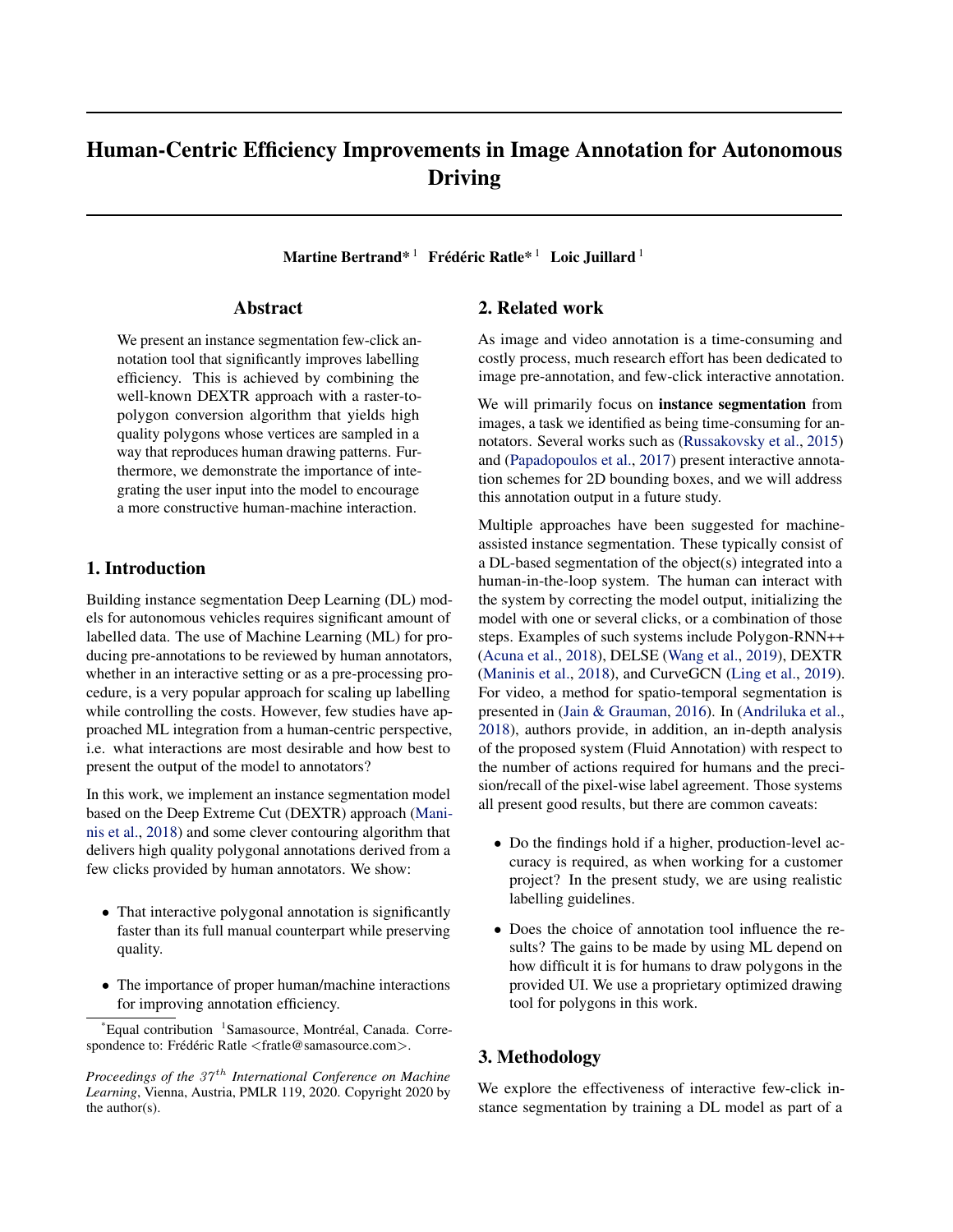

Figure 1. Comparing polygonal annotations of motor vehicles: (top) polygons drawn from scratch; (bottom) polygons fine-tuned from the output of our few-click annotation tool triggered by the annotator's extreme clicks.

system capable of assisting human annotators on a task regarding motor vehicle segmentation and by performing rigorous A/B testing of the said system in a production setting.

### 3.1. Data

We used the colour images and instance masks within the train portion of the SYNTHIA-AL synthetic automotive dataset [\(Zolfaghari Bengar et al.,](#page-4-0) [2019\)](#page-4-0) in order to compute IoUs with respect to exact ground truths. The dataset's images and corresponding annotations were generated from video streams at 25 FPS. To train our few-click model, we used a 80/20 train/validation split at the stream level. For our A/B testing experiments, we selected a diverse set of 50 images containing motor vehicles from the validation portion of our data.

### 3.2. ML System

We wish to assist human annotators in an instance segmentation task. As such, we've developed a Machine Learning system comprised of a simple few-click segmentation model (custom DEXTR) and a post-processing procedure that converts the produced raster mask in a high quality sparse polygon.

# 3.2.1. FEW-CLICK SEGMENTATION MODEL

We built a segmentation model based on the DEXTR [\(Mani](#page-3-0)[nis et al.,](#page-3-0) [2018\)](#page-3-0) approach summarized below:

- 1. Derive a heatmap either from simulated extreme clicks around a desired object instance at train time or from a user input at inference time.
- 2. Concatenate the heatmap to the image of the said in-

stance to make an input.

- 3. Pass the input through a segmentation model of your choice to get a prediction of the raster mask.
- 4. If training, compare with ground truth (IoU), calculate loss, and backpropagate.

Our segmentation model is a custom UNet [\(Ronneberger](#page-3-0) [et al.,](#page-3-0) [2015\)](#page-3-0) based on an EfficientNet B-4 backbone [\(Tan &](#page-4-0) [Le,](#page-4-0) [2019\)](#page-4-0) and trained on the data described in Section 3.1.

#### 3.2.2. RASTER-TO-POLYGON

In our experience, for human annotators to produce high quality instance segmentation masks efficiently, a polygon annotation tool should be used. As such, we needed to convert the raster masks produced by our model to high quality polygons. To add to the challenge, humans tend to produce sparse polygons, adding vertices only when curvature significantly changes. We thus devised the following raster-to-polygon procedure:

- 1. Blur the edges of the raster mask using a Gaussian kernel.
- 2. Find an iso-contour  $C$  using the Marching Squares algorithm.
- 3. Output a polygon by sparsifying  $C$  based on local curvature  $\kappa$ , *i.e.* discard vertices where  $\kappa \to 0$ .

### 3.3. A/B Testing

To assess the usefulness of our interactive few-click polygonal segmentation system, we have set up the following A/B experiments: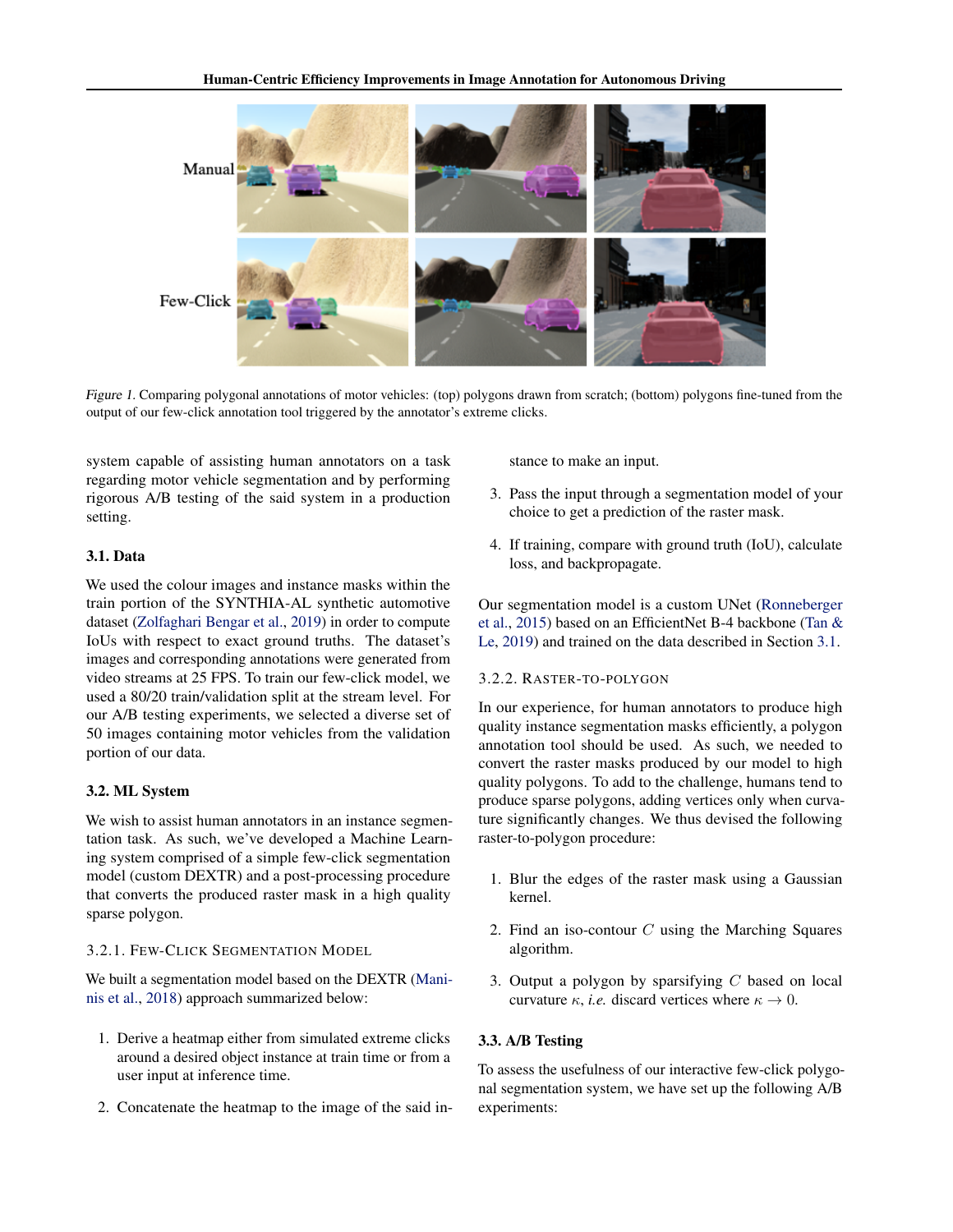- 1. A comparison of manual annotation (from scratch) of motor vehicles with our few-click annotation tool. This is aimed at confirming the efficiency gains that can be made while preserving a realistic accuracy criterion.
- 2. A comparison of the few-click annotation results with a form of pre-annotation using *simulated* clicks. This is achieved by simply selecting the extreme top, bottom, left and right points on the ground truth mask. This is not a real pre-annotation experiment, as those points are not available in a real scenario. What we want to measure is the influence of giving the annotator the flexibility of picking those points on the annotation *adjustment* time. We cannot compare the overall annotation time in this case, as the simulated clicks are automatically inserted, yielding an unfair advantage over the few-click baseline.

In the setup of our A/B experiments, we followed this protocol:

- A minimum of 10 annotators should be working on each variant.
- No annotator should work on more than one variant.
- In each of the groups, we should have a similar representation of (i) level of skill and experience, (ii) type of workstation, and (iii) type of shift (night/day).
- Annotators should not be told more details than necessary about the experiment. Only the guidelines specific to their variant are needed.

### 3.4. Labelling guidelines

The following instructions have been distributed to all annotators:

- Label classes: Only label Motor Vehicles, using polygons. Each vehicle gets its own polygon.
- Pixel-level thresholds: Any object with less than 10 visible pixels (height or width) will be ignored.
- Accuracy requirement: Polygon needs to be within 2 pixels of edge of vehicle.

#### 3.5. Variant-specific guidelines

Annotators working on different experimental variants have been given instructions as follows:

- 1. Manual annotation (*Manual*)
	- (a) Draw polygons around all motor vehicles in the images, following the guidelines specified in 3.4.
- 2. Few-click annotation (*FewClick*)
	- (a) To draw a mask on the object of your choice, select the FewClick tool, click on 4 extreme points that lie on the object boundary.
	- (b) Edit the obtained polygon if needed.
	- (c) If the obtained polygon fulfills the minimum accuracy criterion, there is no need to edit it. Only edit the polygon if you think it does not pass the accuracy criterion.
- 3. Simulated few-click annotation (*SimFewClick*)
	- (a) Edit the pre-loaded polygons to make them fit the quality requirements specified in 3.4.
	- (b) If you see a polygon that you would have not drawn, you should not edit it, but rather delete it.
	- (c) If the pre-loaded polygon fulfills the minimum quality criterion, there is no need to edit it. You should only edit the polygon if you think it does not pass the quality criterion.

### 4. Results

Human annotators take on average  $\bar{t}_{\text{total}} = 106.2$  seconds to produce a polygonal outline per given object instance (Table 1) and only 31.2 seconds on average using the fewclick tool, out of which ∼ 7.4 seconds are for the initial four clicks, in line with the 7.2 seconds reported in [\(Papadopou](#page-3-0)[los et al.,](#page-3-0) [2017\)](#page-3-0). This represents a significant improvement in efficiency while maintaining a high level of quality as testified by the respective mean IoUs in Table 1. Figure [2](#page-3-0) (top) shows that few-click assisted annotation also significantly reduces the variability in  $\bar{t}_{total}$  over annotators. We hypothesize that this is a result of reducing the effect of the "skill level" covariate.

Our results also hint at the importance of preserving human annotators control over the machine. Indeed, in our third experiment where we simulated the few-click part and asked annotators to correct the output polygons, we observe an increase in average adjustment time  $\bar{t}_{\text{adiust}}$  per object instance (from 23.8 to 29.1 seconds) with a marginally better mean IoU when compared to annotators that used the few-click system as intended. We hypothesize that the act of drawing the initial four points makes annotators more accepting of the machine's output.

| Variant         | $\bar{t}_{\text{total}}$ (s/object) | LoU   |
|-----------------|-------------------------------------|-------|
| <b>FewClick</b> | 31.2                                | 0.951 |
| <b>Manual</b>   | 106.2                               | 0.957 |

Table 1. Average total time spent annotating (sec) and IoU for *Manual* vs *FewClick*.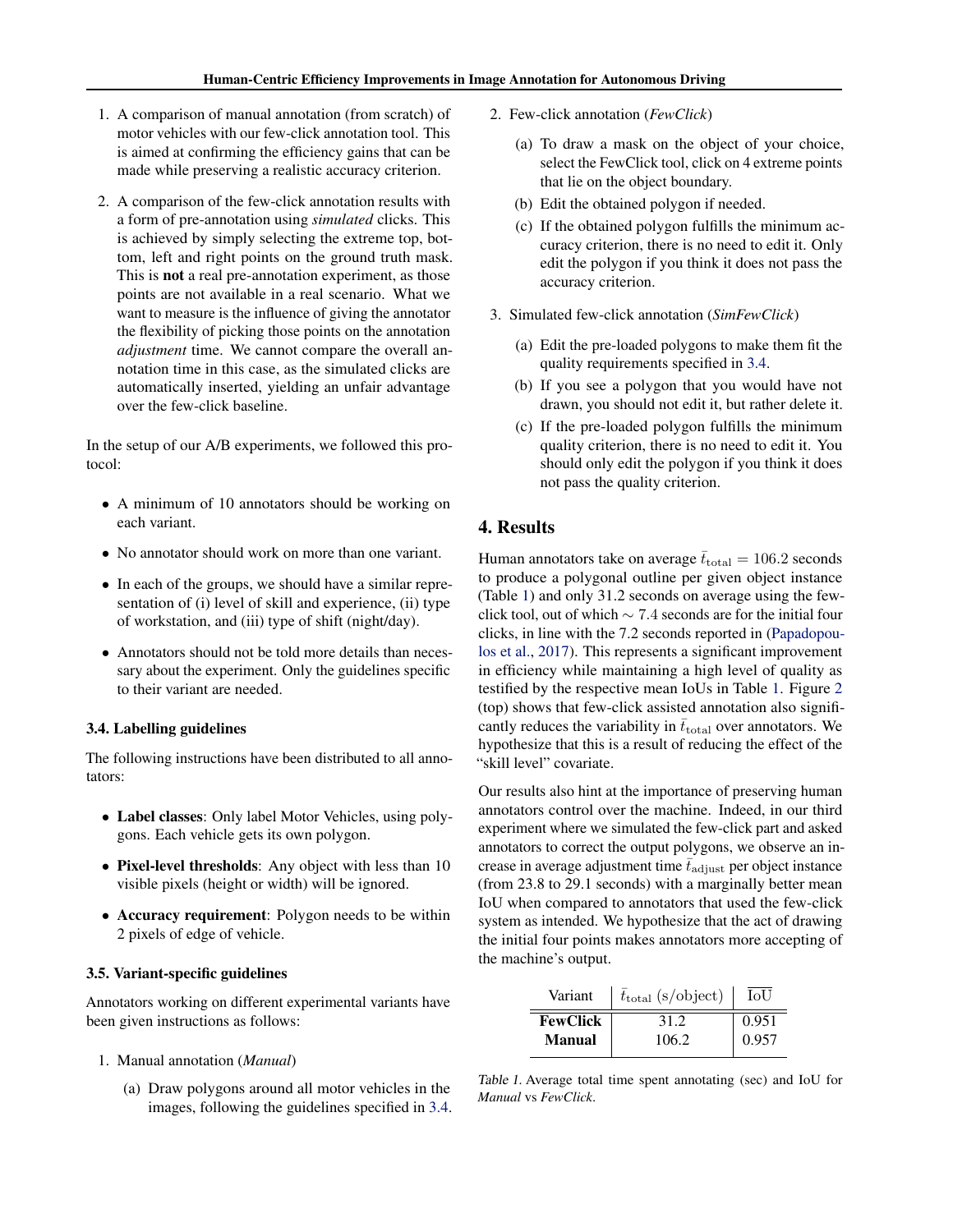| Variant            | $t_{\text{adjust}}$ (s/object) | IoU   |
|--------------------|--------------------------------|-------|
| <b>FewClick</b>    | 23.8                           | 0.951 |
| <b>SimFewClick</b> | 29.1                           | 0.955 |

Table 2. Average time spent adjusting shapes (sec) and IoU for *FewClick* vs *SimFewClick*.

# 5. Conclusion

We demonstrated that using a group of annotators and production-level quality requirements, few-click segmentation increases efficiency by 3-4X while maintaining the same quality. An interesting avenue to further explore is that part of this efficiency improvement seems to arise from the annotators' involvement in the process; having them select the extreme points appears to make them more confident in the model prediction, and perhaps less likely to edit the output for subjective reasons. We've also introduced a simple raster-to-polygon procedure to enable a more efficient editing of the model prediction.

### References

- Acuna, D., Ling, H., Kar, A., and Fidler, S. Efficient annotation of segmentation datasets with polygon-rnn++. In *CVPR*, 2018.
- Andriluka, M., Uijlings, J. R., and Ferrari, V. Fluid annotation: a human-machine collaboration interface for full image annotation. In *ACM Multimedia*, 2018.
- Jain, S. D. and Grauman, K. Click carving: Segmenting objects in video with point clicks. In *AAAI Conference on Human Computation and Crowdsourcing*, 2016.
- Ling, H., Gao, J., Kar, A., Chen, W., and Fidler, S. Fast interactive object annotation with curve-gcn. In *CVPR*, 2019.
- Maninis, K.-K., Caelles, S., Pont-Tuset, J., and Van Gool, L. Deep extreme cut: From extreme points to object segmentation. In *Computer Vision and Pattern Recognition (CVPR)*, 2018.
- Papadopoulos, D., Uijlings, J., Keller, F., and Ferrari, V. Extreme clicking for efficient object annotation. In *ICCV*, 2017.
- Ronneberger, O., Fischer, P., and Brox, T. U-net: Convolutional networks for biomedical image segmentation. *CoRR*, abs/1505.04597, 2015. URL [http://arxiv.](http://arxiv.org/abs/1505.04597) [org/abs/1505.04597](http://arxiv.org/abs/1505.04597).
- Russakovsky, O., Li, L.-J., and Li, F. F. Best of both worlds: Human-machine collaboration for object annotation. In *CVPR*, 2015.

<span id="page-3-0"></span>

Figure 2. Distribution of average annotation time per object instance (in seconds) across all human annotators and for the three labelling variants. Included is the average time for drawing adjustments.